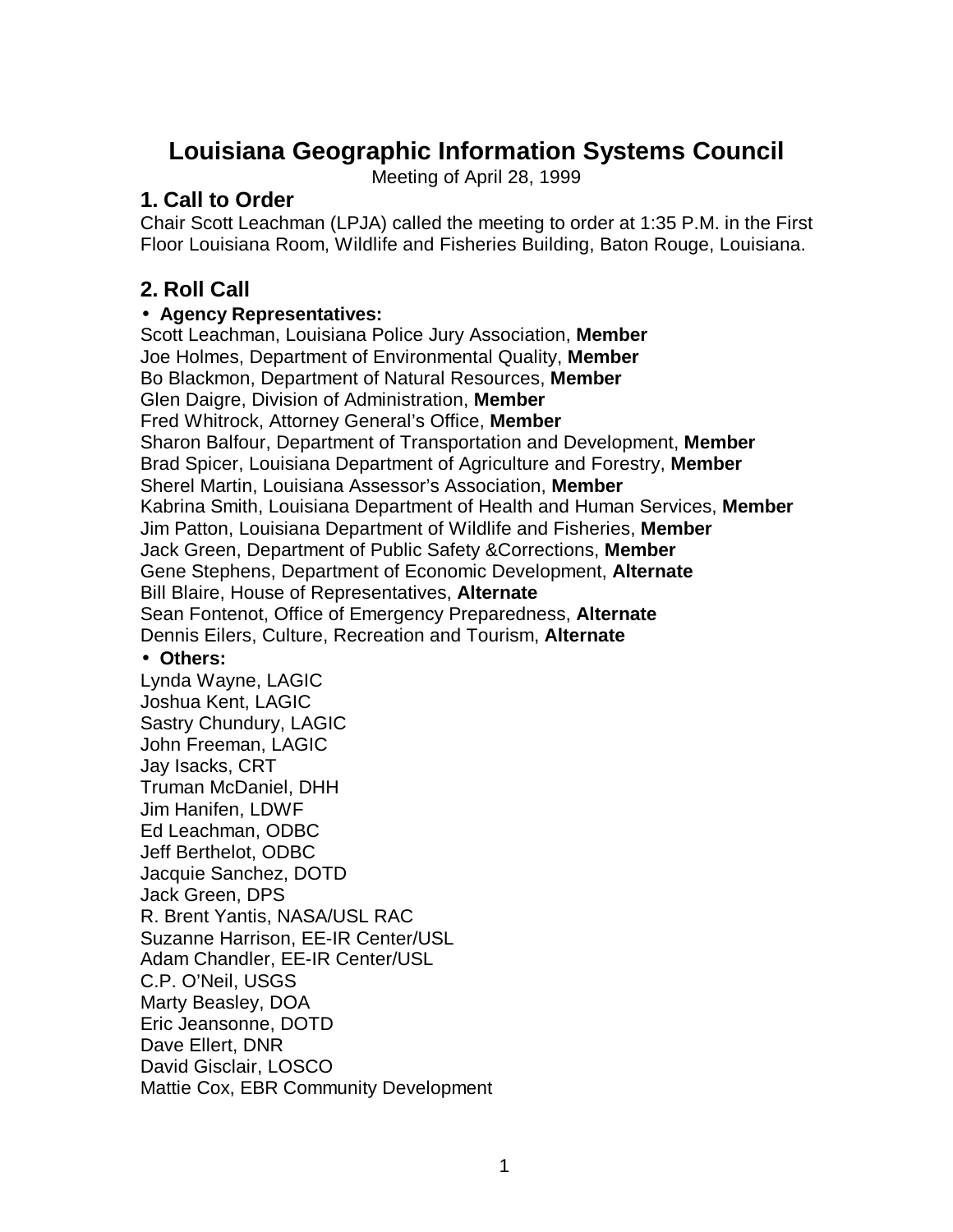# **3. Revision of the bylaws**

The revisions to the Bylaws (see attached) were distributed at the meeting and were approved following a motion to accept by Sharon Balfour (DOTD) and seconded by Fred Whitrock (AG).

# **4. Approval of January 21, March 2 and March 25, 1999 Minutes**

The minutes of January 21, 1999 were submitted and approved with minor revisions following a motion to accept by Bo Blackmon (DNR) and seconded by Joe Holmes (DEQ). The minutes of March 2, 1999 were submitted and approved following a motion to accept by Glen Daigre (DOA) and seconded by Sharon Balfour (DOTD). The minutes of March 25, 1999 were submitted and approved following a motion to accept by Fred Whitrock (AG) and seconded by Glen Daigre (DOA).

# **5. Approval of the Strategic Planning Session Summary**

Glen Daigre (DOA) emphasized the need to quantify the Strategic Planning Session objectives and procedures at the next meeting. Chair Leachman (LPJA) introduced a motion to quantify each goal of the strategic planning session at the next LGISC meeting. The motion was accepted by Glen Daigre (DOA) and seconded by Brad Spicer (LDAF). The motion passed. The revised Strategic Planning Session document will be drafted by a subcommittee (Glen Daigre – DOA, Scott Leachman – LPJA, Lynda Wayne – LAGIC/LSU) and submitted again for review and acceptance by the LGISC at the next meeting.

# **6. Chairman's Report**

#### **· LGISC Session at Louisiana RS/GIS Workshop**

Joe Holmes (DEQ) gave a report regarding the LGISC Session at the RS/GIS workshop. Mr. Holmes stressed the importance of Lynda Wayne's (LAGIC) Data Certification presentation. Ms. Wayne will give her presentation at the next LGISC meeting.

#### **· URISA/IAAO GIS and CAMA Conference**

Scott Leachman (LPJA) reported that the meeting provided a lot of information regarding the use of GIS for parcel mapping and that the assessors' community was very enthusiastic about the use of such systems to perform property valuation. Sherel Martin (Assessor's Assoc.) said that GIS use by Louisiana assessors was quite low due to limited resources and the need for interagency cooperation. Mr. Martin offered to provide interested parties copies of the interagency agreement used in St. Mary's parish to establish their GIS/CAMA system.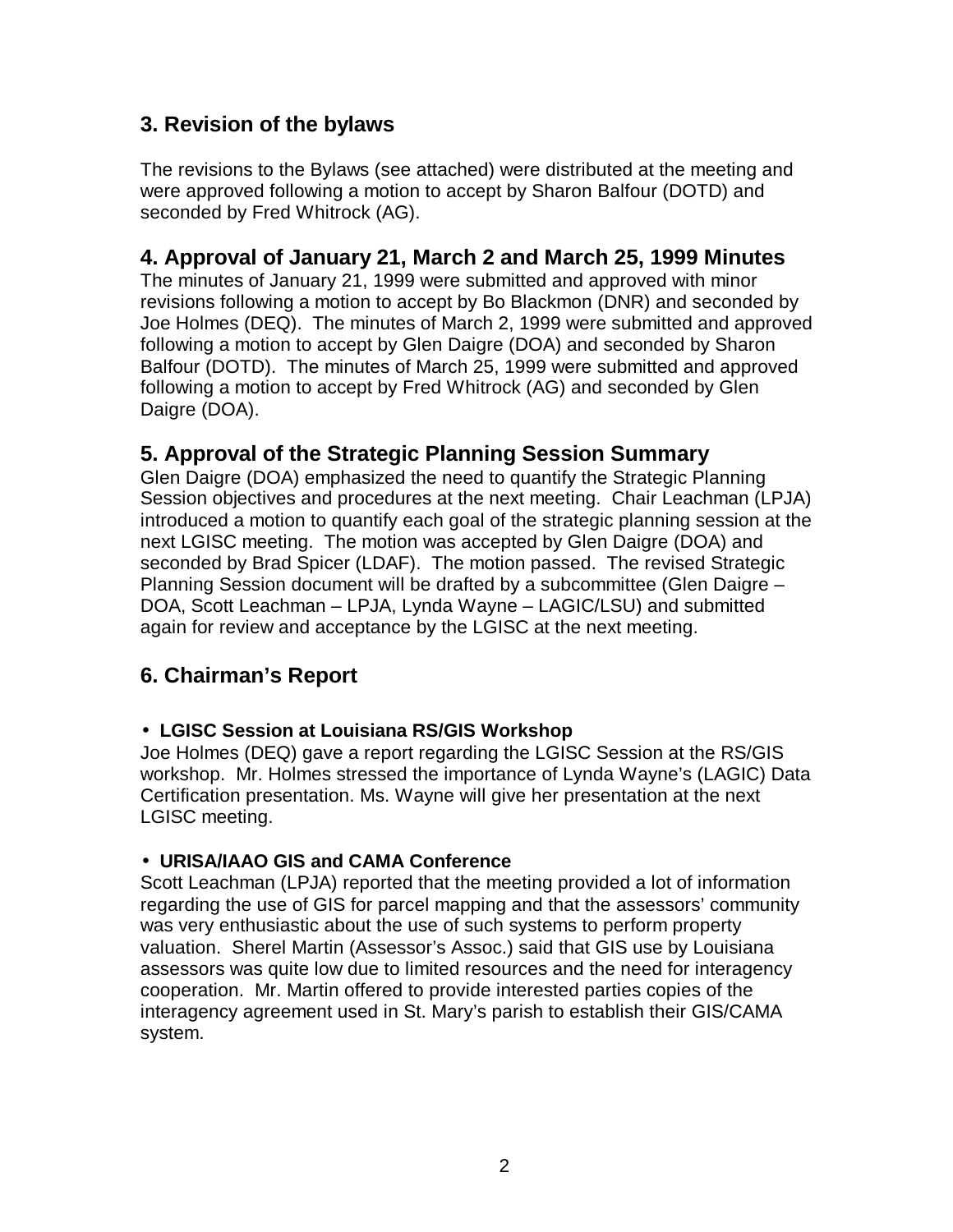# **7. LAGIC Report**

## **· LGISC Resource Inventory**

Lynda Wayne (LAGIC) discussed the results from the resource inventory. Ms. Wayne also asked the LGISC how they would like the inventory information represented and if they would like the inventory posted on the LGISC's website. The LGISC agreed that they would like a generalized summary of the results posted to the web and a more detailed report generated for council member agencies. LAGIC was asked to draft both documents for council review prior to posting/distributing.

## **· Approval of LGISC Website**

Josh Kent (LAGIC) reported that the LGISC website will be moved over to DOA's server while the content remains at LAGIC. This will allow continuous updating as needed by LAGIC. Any approved LGISC document will be posted on the web following a motion to accept by Glen Daigre (DOA) and seconded by Brad Spicer (LDAF). The motion passed.

## **· LGISC Archive Status**

John Freeman (LAGIC) presented an initial review of available documents at LAGIC and asked the current and past Chairs of LGISC to submit additional materials according to the Archive Committee's recommended list of archival documents.

# **8. Old Business**

# **· DOQQ Status**

David Gisclair (LOSCO) requested that LGISC provide input regarding the final distribution of the compressed DOQQ's. Mr. Gisclair also discussed the DOQQ funding status and reported that USGS funds would be delayed due to other agency pressures.

He suggested that each Council member write a letter to their Congressional delegation to express concern regarding USGS' delay in meeting their commitment to fund the project. Brad Spicer (LDAF) agreed to contact Charles Groat, director of the USGS (former director of the Louisiana Geological Survey) regarding the funding delay. Pat O'Neil (NWRC) provided a status map for the DOQQ project.

## **· GIS Implementation Strategy for the State**

Ed Leachman (ODBC) discussed the presentation recently to the Data Base Commission to illustrate the value of geocoding traditional databases. The ODBC was impressed with the usefulness of GIS to help visualize the traditional data. Ms. Wayne (LAGIC) then presented a committee report of a recent GeoSpatial Working Group (GSWG) meeting. The GSWG adopted the strategy outlined by Mr. Leachman for the DBC and has begun to fill in needed elements to support the four phases: 1) Geospatial Framework 2) Geocoding 3) Geographic Tools and 4) Training and Support.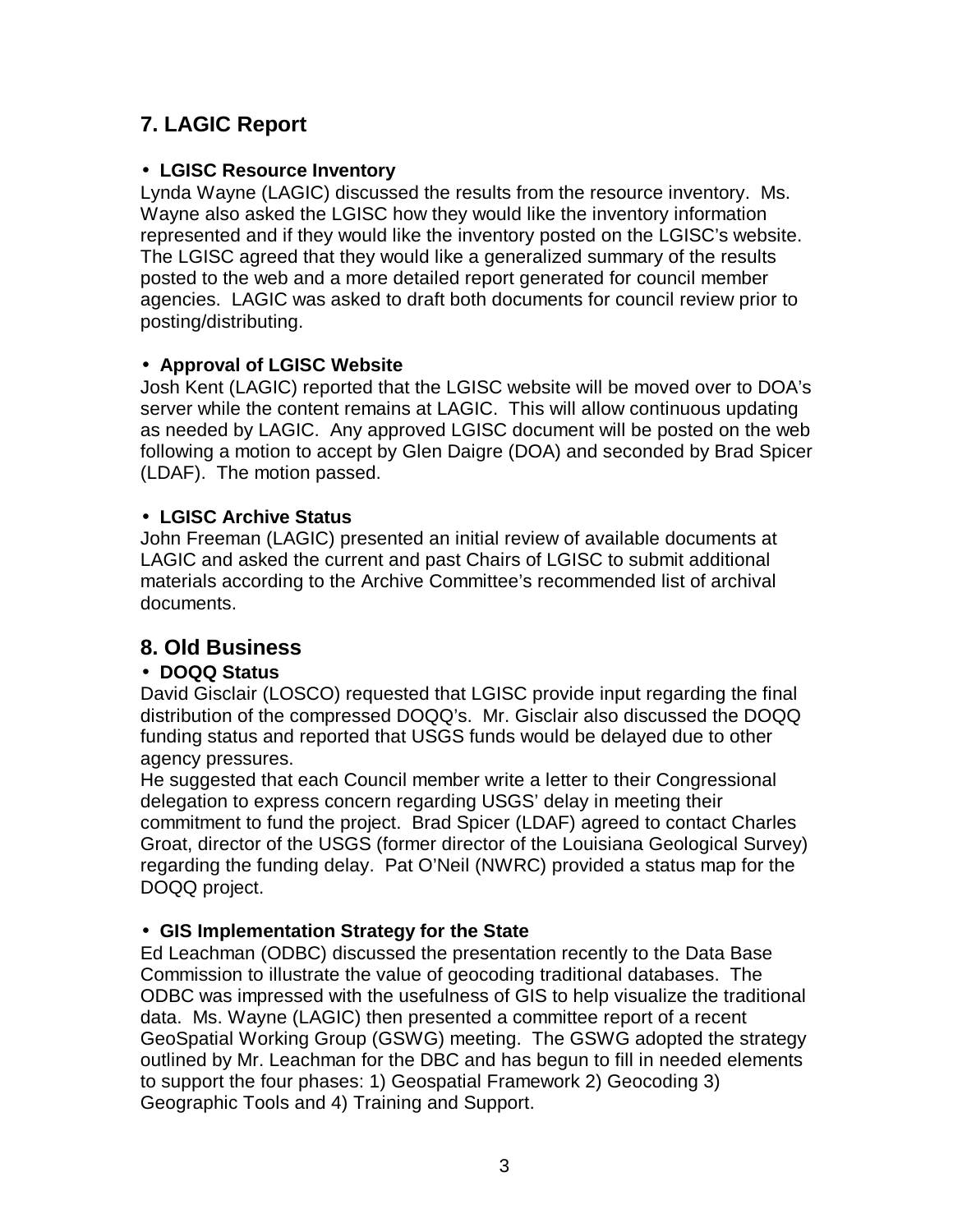### **· Rotunda Day Committee**

Sharon Balfour (DOTD) offered a motion to postpone this year's Rotunda Day until next year. The motion was accepted by Sharon Balfour (DOTD) and seconded by Bo Blackmon (DNR). The motion passed.

## **9. New Business**

### **· NSGIC**

Sharon Balfour (DOTD) posted a notice on the NSGIC list server for presentation abstracts on state activities (local, state, and regional) for the NSGIC conference in New Orleans.

#### **· LIDAR Project**

David Gisclair (LOSCO) presented the FEMA generated specifications for the four phases of the LIDAR Project.

# **10. Determine Next Meeting Date**

The next meeting will be held on Thursday, May 27, 1999 at 1:30 P.M. at the Louisiana Room of the Wildlife and Fisheries Building (First Floor), Quail Drive, Baton Rouge, Louisiana. A motion to adjourn was offered by Joe Holmes (DEQ) and seconded by Fred Whitrock (AG). The meeting was adjourned at approximately 3:55 P.M.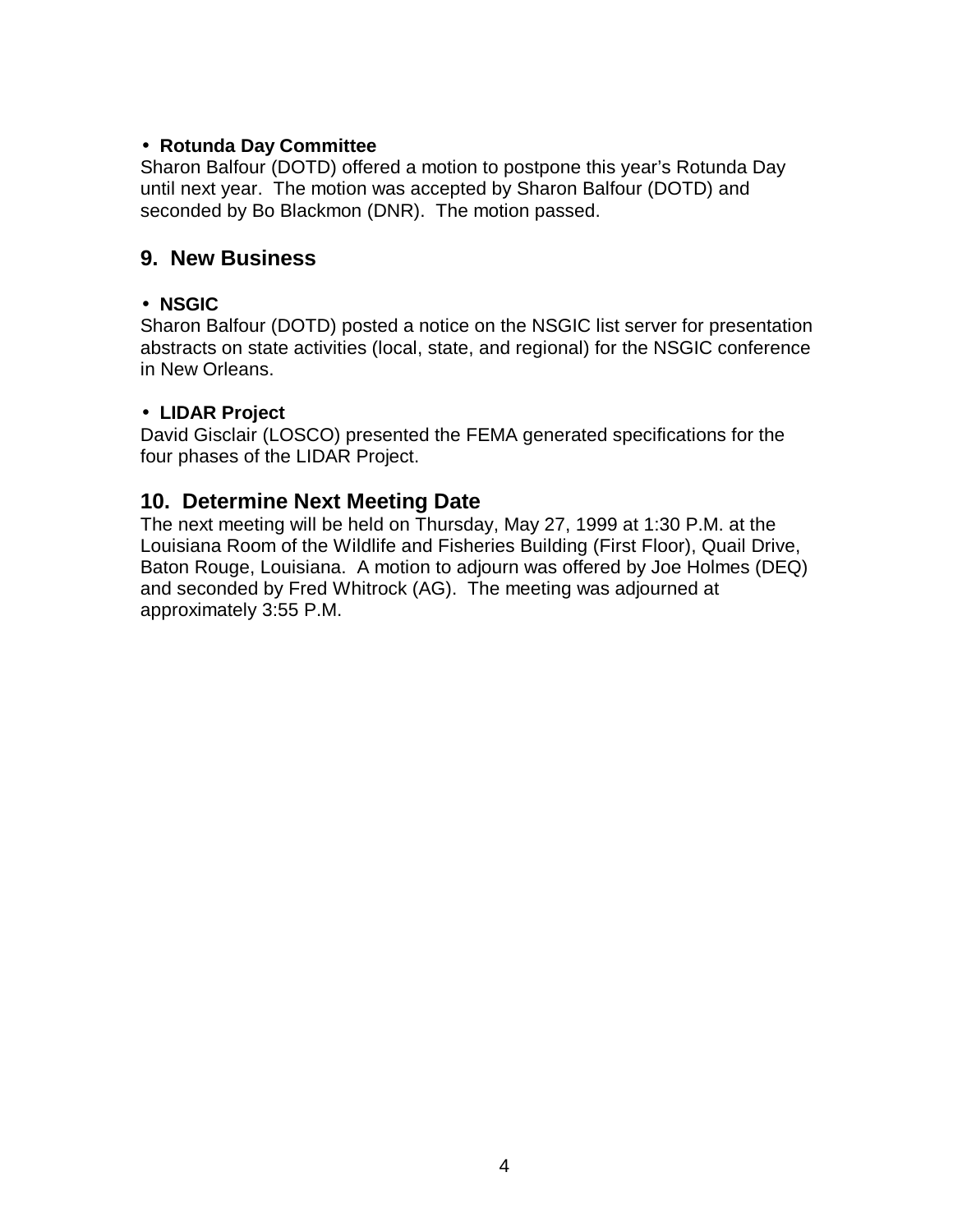### **DRAFT March 29, 1999 DRAFT**

### **PROPOSED REVISIONS TO THE BY-LAWS OF THE LOUISIANA GEOGRAPHIC INFORMATION SYSTEMS COUNSEL**

Note: Lined through type is deleted and underlined type is added.

#### **ARTICLE IV. MEMBERSHIP**

Section 3. Alternate Members:

Those members from state agencies may designate an alternate(s) by letter to the Chairman (with a copy to their appointing authority). The Police Jury Association, Louisiana Municipal Association, and Louisiana Assessors Association shall designate their alternates by letter to the Chairman. Alternates will act in place of the regular member in the regular member's absence. When more than one alternate is designated, the appointing authority shall rank the alternates and the highest ranking alternate in attendance shall act in place of the regular member.

#### **ARTICLE V. MEETINGS**

Section 1. Conditions:

\* \* \*

As provided by the Act, a quorum shall consist of a majority of the membership Council.

\* \* \*

Section 2. Voting:

Any item called to a vote is approved by the majority vote of the Council membership or 2/3 of the members (or their alternates) present, whichever is smaller.

\* \* \*